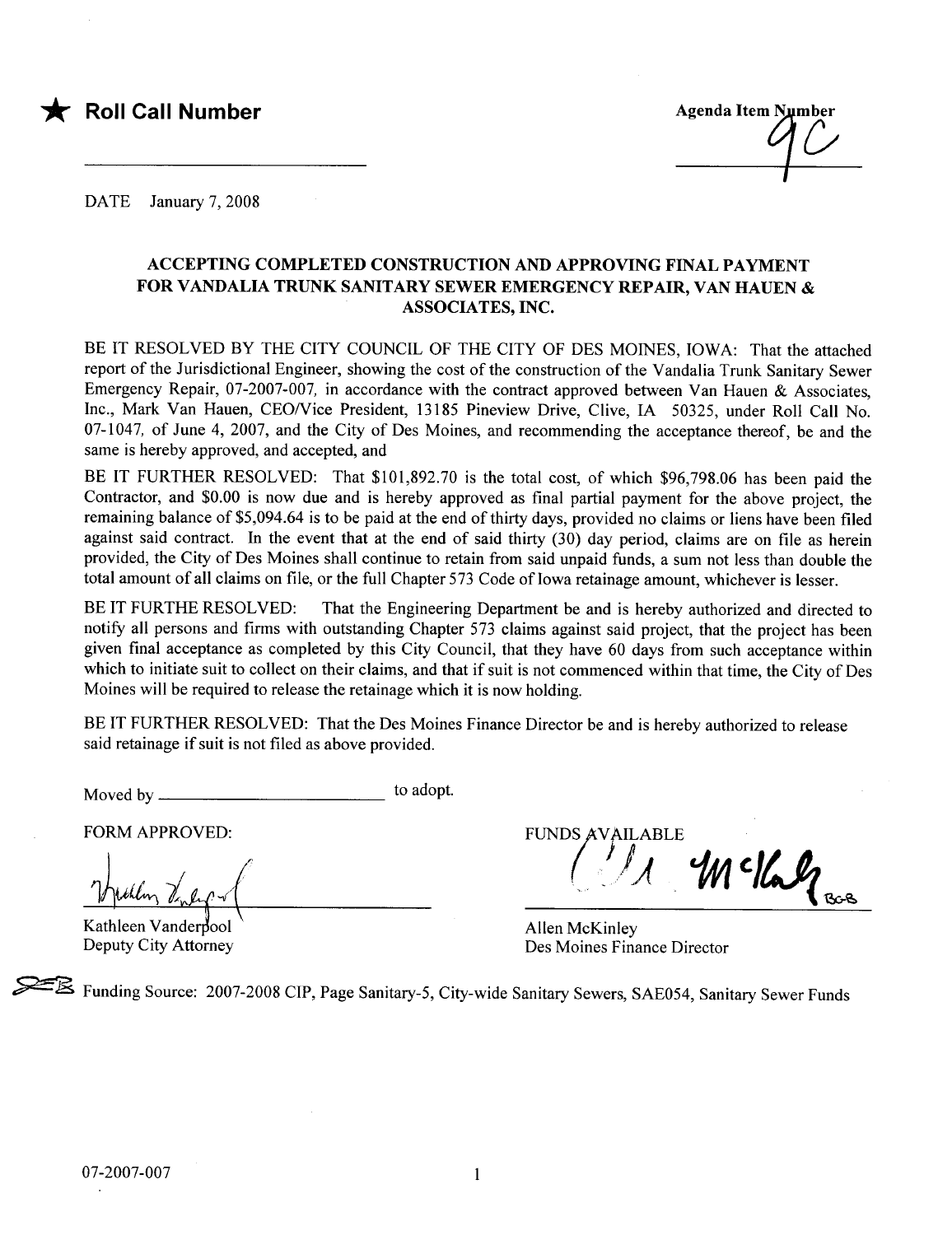## \* Roll Call Number Agenda Item Number

Date  $\frac{\text{January } 7,2008}{\text{?}}$ 

 $\mathcal{L}% _{M_{1},M_{2}}^{\alpha,\beta}(\varepsilon)=\mathcal{L}_{M_{1},M_{2}}^{\alpha,\beta}(\varepsilon)$ 

 $\frac{1}{2} \frac{d^2}{dt^2}$ 

| <b>CERTIFICATE</b>                                                                                 |                | <b>ABSENT</b>   | <b>PASS</b> | <b>NAYS</b> | <b>YEAS</b> | <b>COUNCIL ACTION</b> |
|----------------------------------------------------------------------------------------------------|----------------|-----------------|-------------|-------------|-------------|-----------------------|
|                                                                                                    |                |                 |             |             |             | <b>COWNIE</b>         |
| I, DIANE RAUH, City Clerk of said City hereby                                                      |                |                 |             |             |             | <b>COLEMAN</b>        |
| certify that at a meeting of the City Council of                                                   |                |                 |             |             |             | <b>HENSLEY</b>        |
| said City of Des Moines, held on the above date,<br>among other proceedings the above was adopted. |                |                 |             |             |             | <b>KIERNAN</b>        |
|                                                                                                    |                |                 |             |             |             | <b>MAHAFFEY</b>       |
| IN WITNESS WHEREOF, I have hereunto set my                                                         |                |                 |             |             |             | <b>MEYER</b>          |
| hand and affixed my seal the day and year first                                                    | above written. |                 |             |             |             | <b>VLASSIS</b>        |
|                                                                                                    |                |                 |             |             |             | <b>TOTAL</b>          |
|                                                                                                    |                | <b>APPROVED</b> |             |             |             | <b>MOTION CARRIED</b> |
|                                                                                                    |                |                 |             |             |             |                       |
|                                                                                                    |                |                 |             |             |             |                       |
| <b>City Clerk</b>                                                                                  |                | <b>Mayor</b>    |             |             |             |                       |
|                                                                                                    |                |                 |             |             |             |                       |

 $\sim 10^7$ 

 $\mathcal{L}^{\text{max}}_{\text{max}}$  and  $\mathcal{L}^{\text{max}}_{\text{max}}$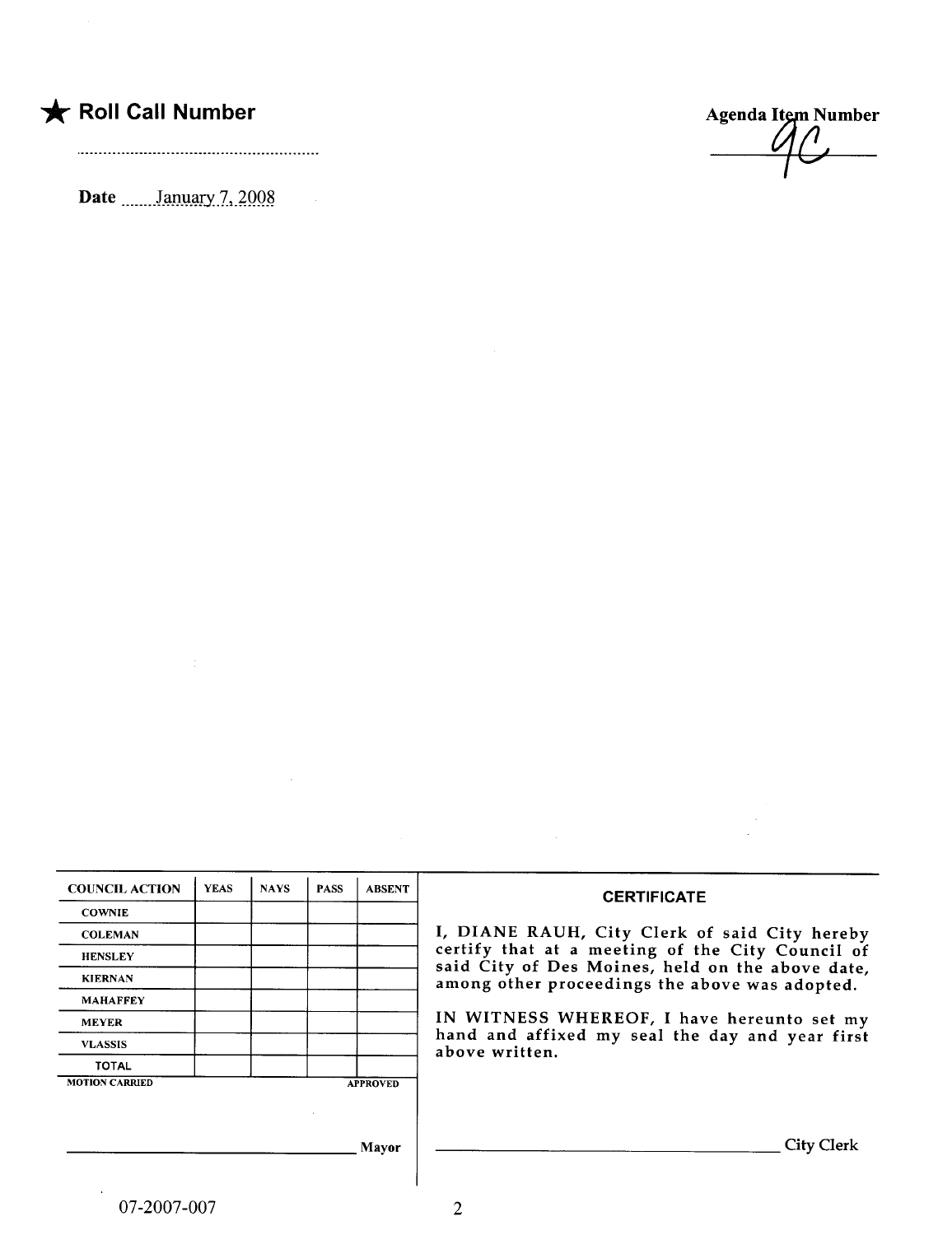

VANDALIA TRUNK SANITARY SEWER EMERGENCY REPAIR VANDALIA TRUNK SANITARY SEWER EMERGENCY REPAIR 07-2007-007 ACTIVITY 10 07-2007-007 ACTIVITY ID

 $q_{\mathcal{C}}$ /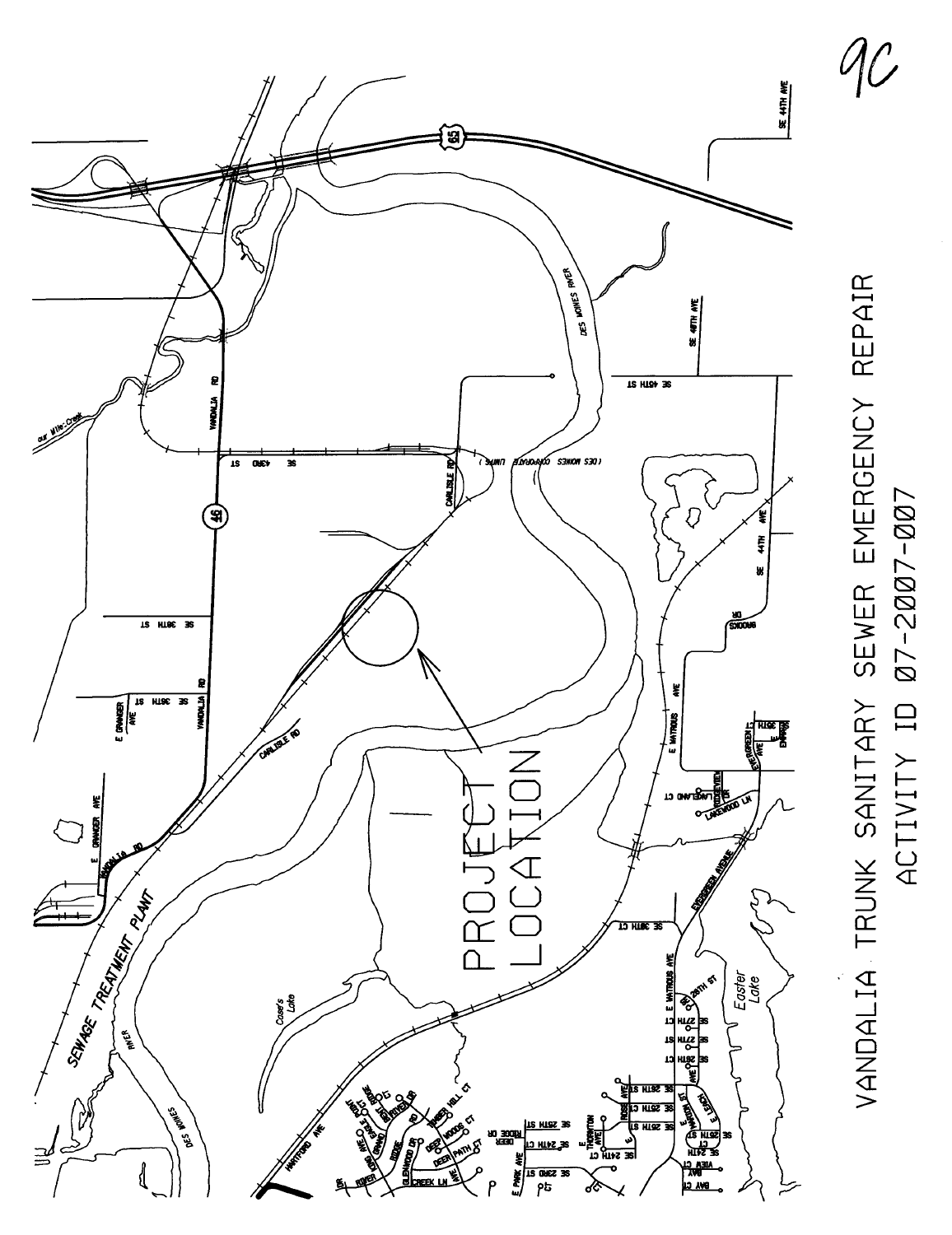PROJECT SUMMARY

### Vandalia Trunk Sani. Sewr Emergency Rep. Activity ID 07-2007-007

On June 4,2007, under Roll Call No. 07-1047, the City Council awarded the contract for the above improvements to Van Hauen & Assoc., Inc, in the amount of \$40,925.00 to repair the Vandalia Trunk sewer.

Tabulated below is a history of project change orders.

| Change<br>Order No. | <b>Description</b>                                   | Initiated<br>$\mathbf{B}\mathbf{y}$ | Amount       |
|---------------------|------------------------------------------------------|-------------------------------------|--------------|
|                     | 8/6/2007                                             | Engineering                         | \$57,684.99  |
|                     | Repair an additional section of sewer main.          |                                     |              |
| 2                   | 9/7/2007                                             | Engineering                         | \$3,282.71   |
|                     | Televise sewer main.                                 |                                     |              |
|                     | <b>Original Contract Amount</b>                      |                                     | \$40,925.00  |
|                     | <b>Total Change Orders</b>                           |                                     | \$60,967.70  |
|                     | <b>Percent of Change Orders to Original Contract</b> |                                     | 148.97%      |
|                     | <b>Final Contract Amount</b>                         |                                     | \$101,892.70 |

qc,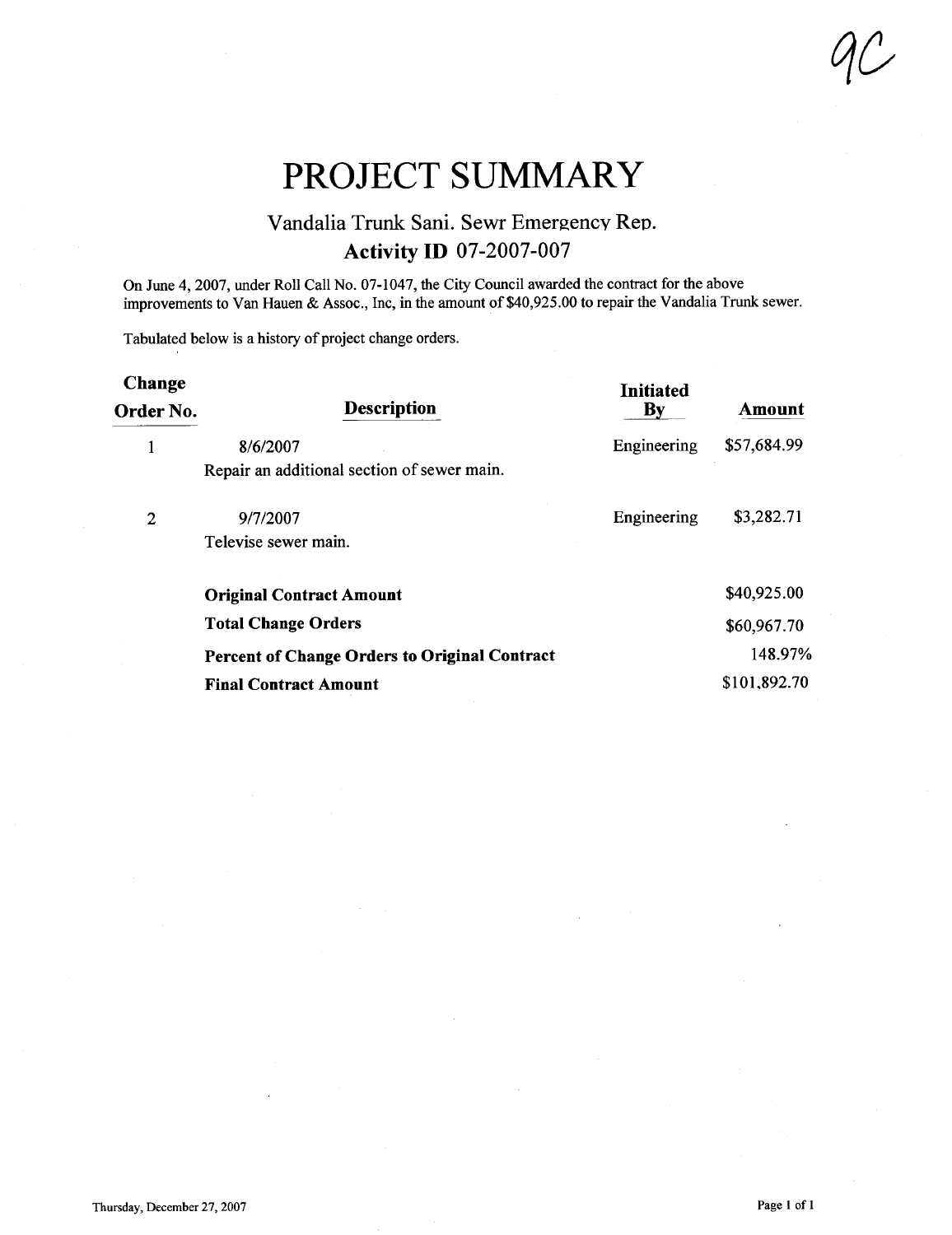January 7, 2008

#### CERTIFICATION OF COMPLETION

#### AGENDA HEADING:

Accepting completed construction and approving final payment for the Vandalia Trunk Sanitary Sewer Emergency Repair, Van Hauen & Associates, Inc..

#### SYNOPSIS:

Approve the Jurisdictional Engineer's Certification of Completion, accept construction of said improvement, and authorize final payment to the contractor.

#### FISCAL IMPACT:

Amount: \$101,892.70 As-Built Contract Cost

Funding Source: 2007-2008 CIP, Page Sanitary-5, City-wide Sanitary Sewers, SAE054, Sanitary Sewer Funds

#### CERTIFICATION OF COMPLETION:

On June 4,2007, under Roll Call No. 07-1047, the City Council awarded a contract to Van Hauen & Associates, Inc., Mark Van Hauen, CEONice President, 13185 Pineview Drive, Clive, IA 50325 for the construction of the following improvement:

Vandalia Trunk Sanitary Sewer Emergency Repair, 07-2007-007

The emergency work includes all labor, equipment, and materials necessary to complete a spot repair to the existing 15" VCP sanitary sewer, including restoration, on the Norfolk Southern Railroad property approximately 2,000 feet west of the intersection of S.E. 43rd Street and Carlisle Road

I hereby certify that the construction of said Vandalia Trunk Sanitary Sewer Emergency Repair, Activity ID 07-2007-007, has been completed in substantial compliance with the terms of said contract, and I hereby recommend that the work be accepted. The work commenced on May 30, 2007, and was completed on December 31,2007.



ENGINEERING DEPARTMENT CITY HALL 40 ROBERT D. RAY DRIVE DES MOINES, IOWA 50309-1891<br>(515) <mark>283-4920</mark> FAX (515) 283-4112

ALL-AMERICA CITY<br>1949, 1976, 1981<br>2003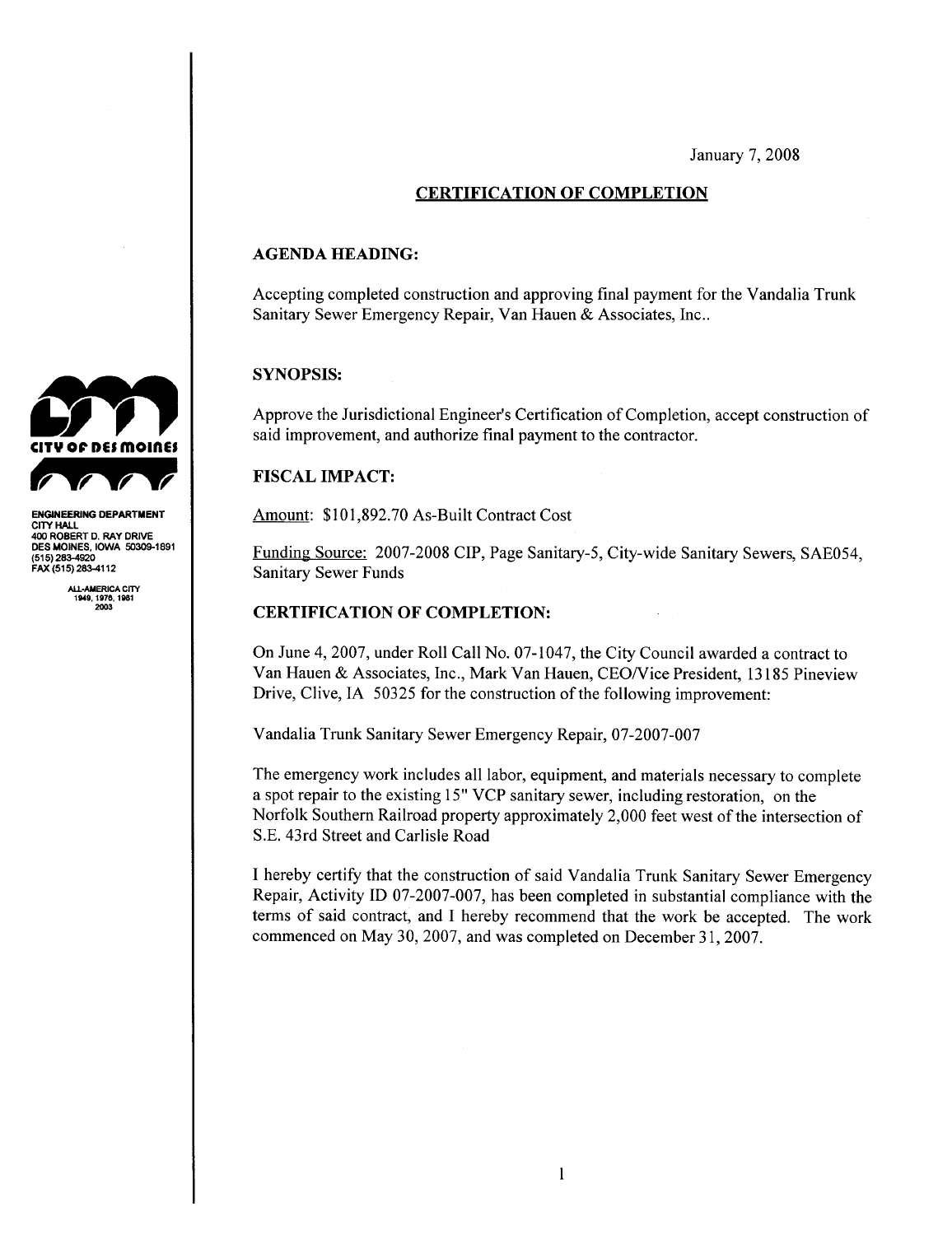I further certify that \$101,892.70 is the total cost of said improvement, of which \$96,798.06 has been paid the Contractor and \$0.00 is now due and is hereby approved as final partial payment for the above project, the remaining balance of \$5,094.64 is to be paid at the end of thirty days, provided no claims or liens have been filed against said contract. In the event that at the end of said thirty  $(30)$  day period, claims are on file as herein provided, the City of Des Moines shall continue to retain from said unpaid funds, a sum not less than double the total amount of all claims on fie, or the full Chapter 573 Code of Iowa retainage amount, whichever is lesser. The amount of completed work is shown on the attached Estimate of Construction Completed.

UE Brewer

Jeb E. Brewer, P.E. Des Moines City Engineer